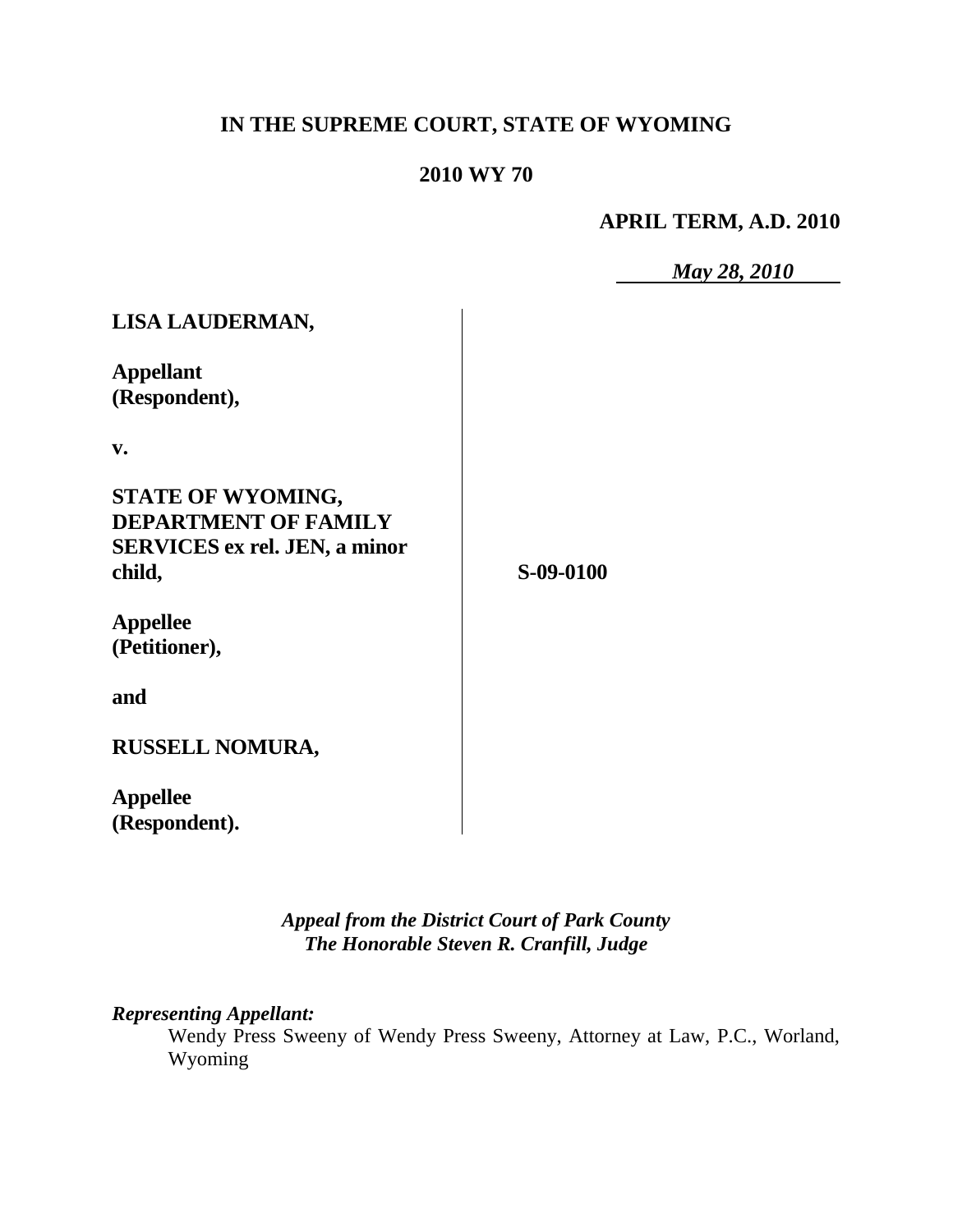#### *Representing Appellee State of Wyoming, Department of Family Services ex rel JEN, a minor child:*

Bruce A. Salzburg, Wyoming Attorney General; Robin Sessions Cooley, Deputy Attorney General; Jill E. Kucera, Senior Assistant Attorney General; Elisabeth B. Lance, Assistant Attorney General

#### *Representing Appellee Russell Nomura:*

David M. Clark, of Worrall & Greear, P.C., Worland, Wyoming

#### *Before VOIGT, C.J., and GOLDEN, HILL, KITE, BURKE, JJ.*

*GOLDEN, J., delivers the opinion of the Court; HILL, J., files a dissenting opinion.*

**NOTICE: This opinion is subject to formal revision before publication in Pacific Reporter Third. Readers are requested to notify the Clerk of the Supreme Court, Supreme Court Building, Cheyenne, Wyoming 82002, of any typographical or other formal errors so that correction may be made before final publication in the permanent volume.**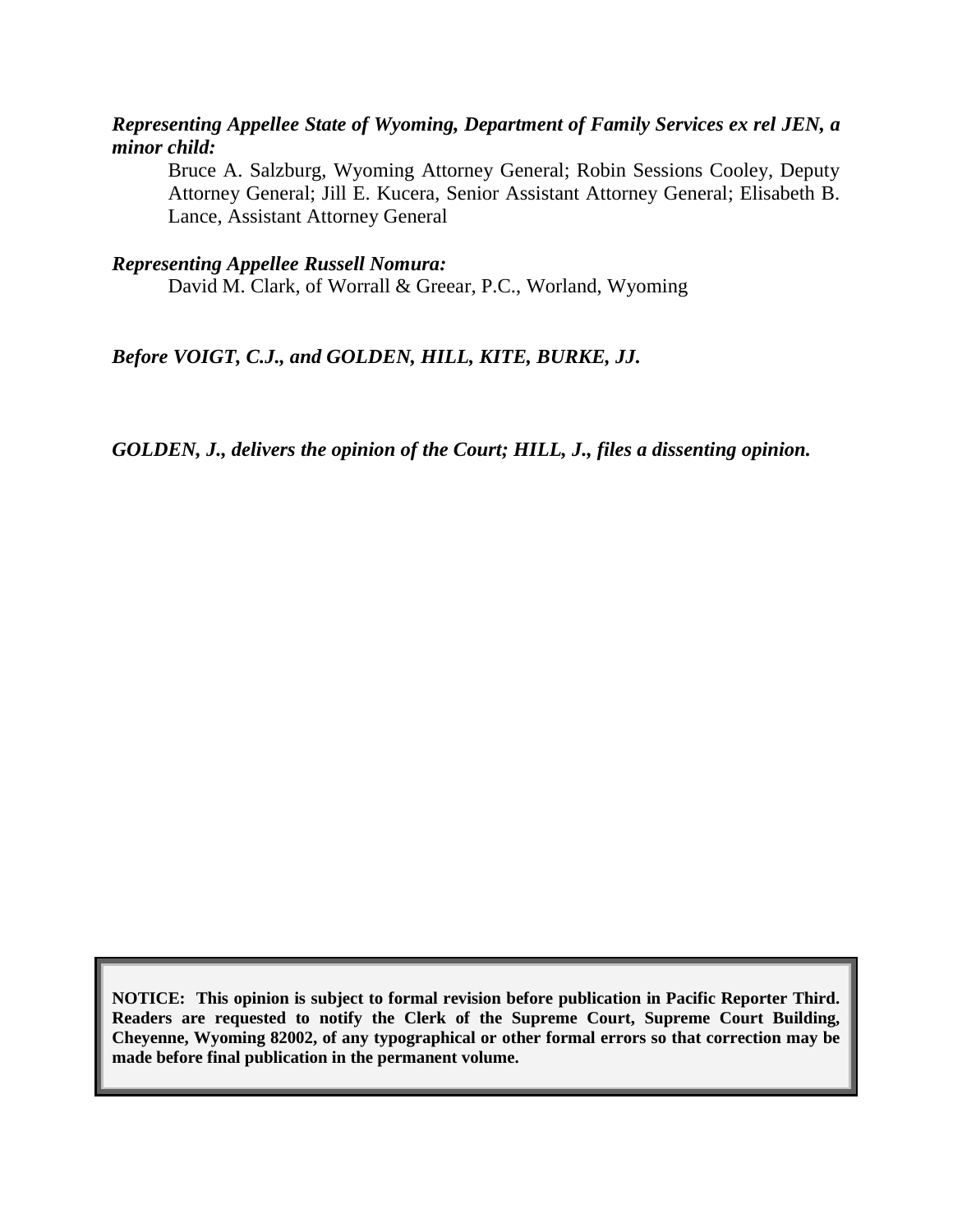**GOLDEN**, Justice.

[¶1] Lisa Lauderman, (Mother) and Russell Nomura (Father) have one child. The Department of Family Services (DFS) filed a motion to modify child support. After a hearing, the district court reduced Father"s child support obligation. Mother appeals. We affirm.

#### **ISSUES**

[¶2] Mother presents multiple issues, but they can be reduced into two main issues. First, Mother argues the district court abused its discretion in calculating the parties' respective incomes. Second, Mother argues the district court abused its discretion in admitting certain letters into evidence.

#### **FACTS**

[¶3] Mother and Father never married but they had one child together in 1999. Mother has always had custody of the child. In 2004, Father's child support obligation was set at \$263.00 per week. In early 2007, Father fell \$3,419.00 in arrears. He paid the arrears in full. In November 2007, DFS filed a Petition for Modification of Child Support.

[¶4] The district court held an evidentiary hearing on the Petition. After the hearing, the district court made the following findings:

> 3. At the time of the trial in this matter, the Respondent, Lauderman, was the mother of two (2) minor children, the child at issue who is nine (9) years of age, and an infant daughter born in June, 2009. She was employed at  $L \& H$ Industrial, Inc., as a welder from May, 2007 until her termination in November, 2007, as a result of her pregnancy.

> 4. At the time of the trial in this matter, the Respondent, Nomura, was a self-employed dry waller operating his own business referred to as RNR Drywall, Inc. Mr. Nomura is the sole officer and shareholder of the business.

> 5. Respondent Lauderman should be imputed a net income as she is voluntarily unemployed. The Court should impute her income from prior years and based on her 2007 W-2. The fact that she is a stay-at-home mother should have no bearing on the imputed income.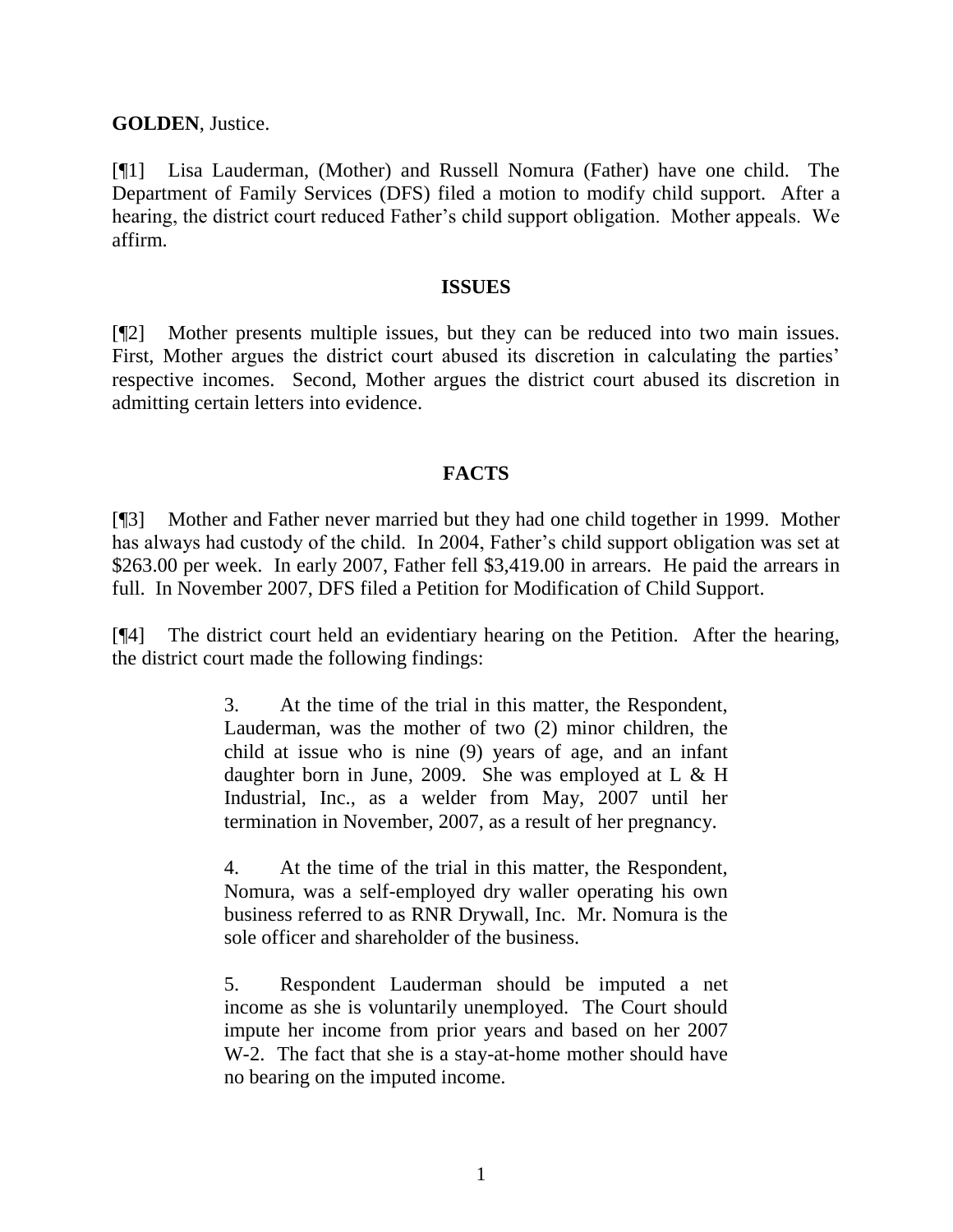6. Respondent Lauderman is capable of earning \$16.00 per hour and her income is based on the following calculations:

|                     | \$33,280.00 Gross income $(\$16.00 \times 2080$ hours per year) |
|---------------------|-----------------------------------------------------------------|
|                     | -\$ 0.00 Federal income (tax credits are higher than            |
|                     | taxes owed)                                                     |
|                     | -\$ 2,053.00 Social Security                                    |
| -\$ 483.00 Medicare |                                                                 |
|                     |                                                                 |
|                     | \$30,744.00 annual net income (does not include tax credits)    |

Divided by 12 months = **\$2,562.00 net monthly income**

7. Respondent Nomura"s net monthly income is based upon his 2008 actual earnings and his earning capability in the future, rather than what he earned during more prosperous economic times.

8. To use Respondent Nomura's prior years' income would result in imputing a net income that would result in an impossibly high child support obligation and would set this party up for failure. Therefore, 2008 is the only year that should be used to determine the Respondent Nomura's net monthly income.

9. Respondent Nomura"s net monthly income is derived from using this net revenues from RNR Drywall in the amount of \$21,518.05. This is the amount of actual money that was available to Nomura from the business during 2008. This amount is derived by adding the operating income of \$5,076.78, plus the income from the sale of an asset (truck) in the amount of \$16,441.27.

10. The health insurance of \$2,256.38 should be added back in and counted towards the Respondent Nomura"s net income as his net revenues from the business were reduced by this line item and is not for the benefit of the child.

11. Depreciation of \$107.20 should further be added back to Mr. Nomura"s net revenues since Wyoming law does not allow depreciation to reduce someone"s net income.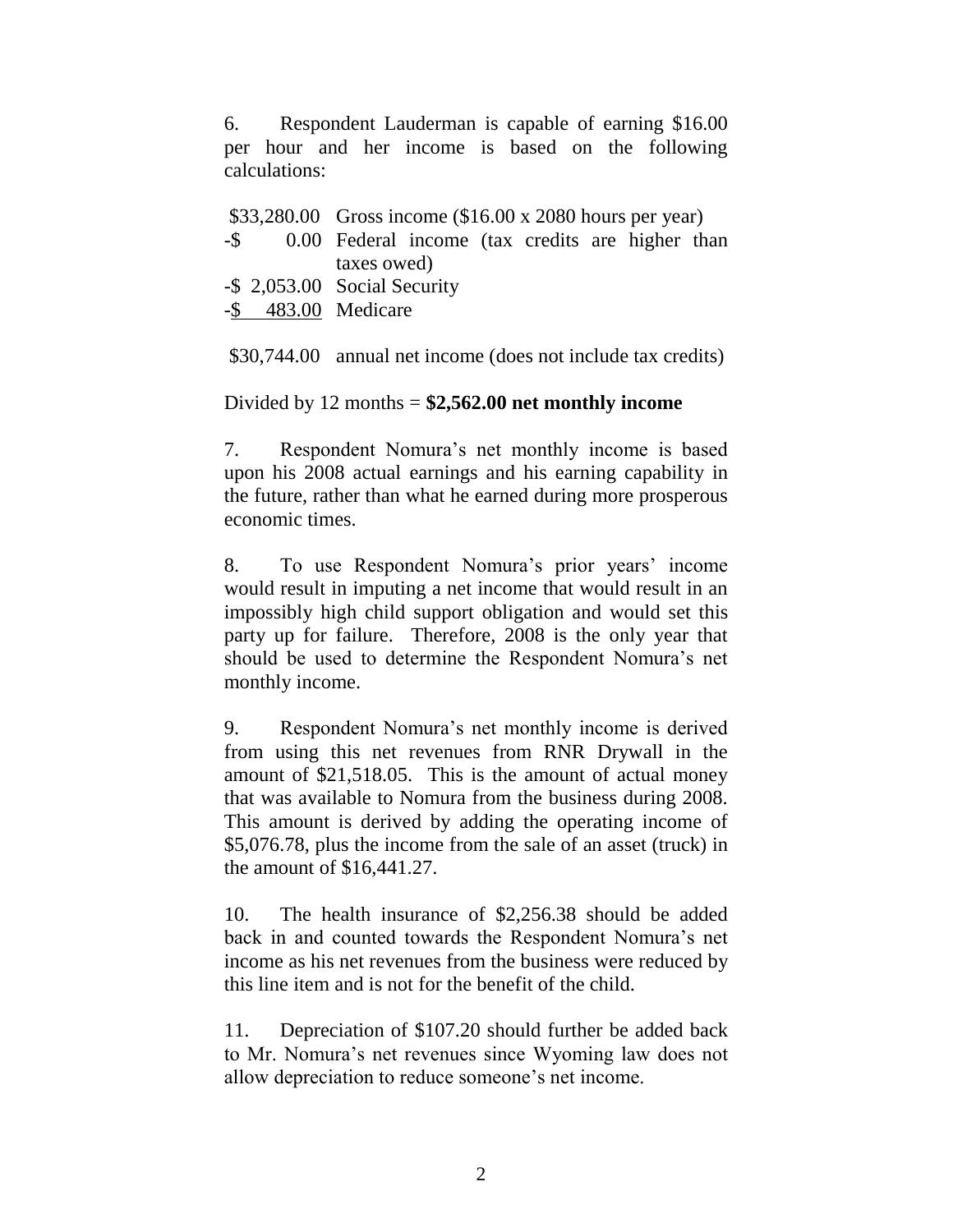12. Officer salary of \$17,840.48 should count towards Mr. Nomura"s net income.

13. Unemployment benefits of \$3,490.00 should count towards Mr. Nomura"s net income.

14. The Section 179, Depreciation of \$36,032.95, should not be included in the net monthly income of Mr. Nomura. The Court finds that this is not a paper deduction, but rather, is an actual expenditure (for a truck) and should be entirely deducted.

15. The 2008 draws of \$54,940.34 should not be used for determining the Respondent Nomura"s income in 2008. To count the 2008 draws from the business as income for the Respondent Nomura in 2008 would be unfairly inflating his income because it comes from money that was earned in prior years.

16. The net income of the Respondent Nomura is determined as follows:

- \$21,518.08 2008 net revenues from RNR Drywall
- \$ 3,490.00 Unemployment
- \$ 2,256.38 Health Insurance
- \$ 107.20 Depreciation
- \$17,840.48 Officer Salary (no calculation avail. for personal taxes)
- \$45,212.14 annual net income

Divided by 12 months = **\$3,767.68 net monthly income**

17. Child support is therefore calculated at \$650.00 according to the child support guidelines in effect at the time of entry of this Order based upon mother"s imputed net monthly income of \$2,562.00; and father's net monthly income of \$3,767.68.

In sum, Father's child support obligation was reduced from \$263.00 per week to \$650.00 per month.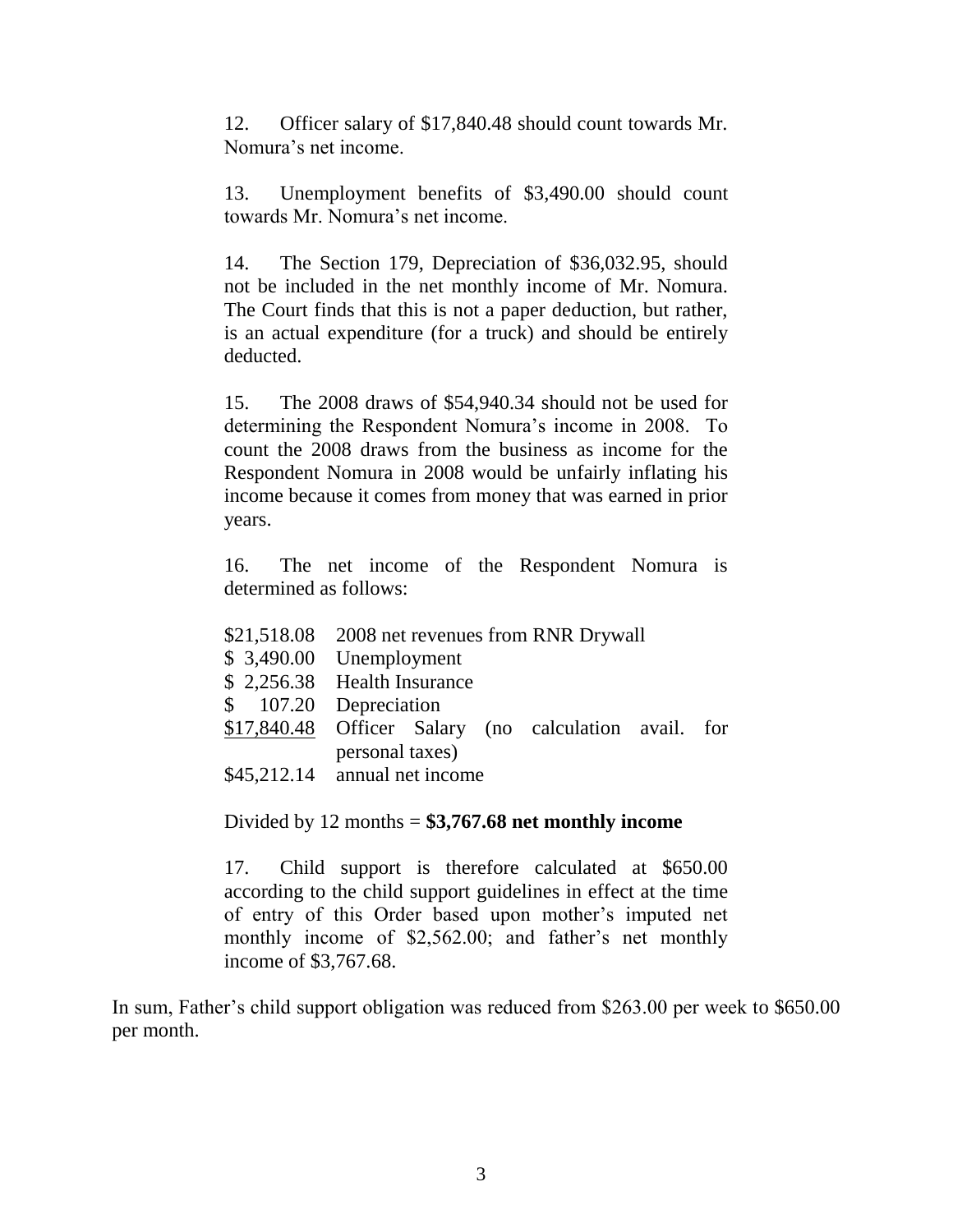#### **DISCUSSION**

#### *Standard of Review*

[¶5] We review a district court"s order on a petition to modify child support to determine if the district court has abused its discretion. *Gray v. Pavey*, 2007 WY 84, ¶ 8, 158 P.3d 667, 668 (Wyo. 2007). Our review entails evaluation of the sufficiency of the evidence to support the district court's decision. In evaluating the evidence, we afford to the prevailing party every favorable inference while omitting any consideration of evidence presented by the unsuccessful party. *Triggs v. Triggs*, 920 P.2d 653, 657 (Wyo. 1996), *abrograted on other grounds by Vaughn v. State*, 962 P.2d 149 (Wyo. 1998); *Cranston v. Cranston*, 879 P.2d 345, 351 (Wyo. 1994). Findings of fact not supported by the evidence, contrary to the evidence, or against the great weight of the evidence cannot be sustained. *Jones v. Jones*, 858 P.2d 289, 291 (Wyo. 1993). Similarly, an abuse of discretion is present ""when a material factor deserving significant weight is ignored."" *Triggs*, 920 P.2d at 657 (quoting *Vanasse v. Ramsay*, 847 P.2d 993, 996 (Wyo. 1993)). *See Witowski v. Roosevelt*, 2009 WY 5, ¶ 13, 199 P.3d 1072, 1076 (Wyo. 2009); *Bingham v. Bingham*, 2007 WY 145, ¶ 10, 167 P.3d 14, 17-18 (Wyo. 2007); *Pahl v. Pahl*, 2004 WY 40, ¶ 6, 87 P.3d 1250, 1252 (Wyo. 2004).

### *Analysis*

[¶6] We begin by noting that Mother"s appellate argument is premised on the belief that the district court deviated from the presumptive child support amount calculated pursuant to Wyo. Stat. Ann. § 20-3-307. Mother"s argument is misplaced. The district court did not deviate from the presumptive child support amount. What Mother actually takes issue with, and what we will discuss, is the district court's computation of income for the respective parties.

[¶7] Determination of child support amounts is governed by statute. The first step in calculating child support is determining the parents' respective monthly net incomes. "Income" and "net income" are defined in Wyo. Stat. Ann. § 20-2-303(a) as:

> (ii) "Income" means any form of payment or return in money or in kind to an individual, regardless of source. Income includes, but is not limited to wages, earnings, salary, commission, compensation as an independent contractor, temporary total disability, permanent partial disability and permanent total disability worker"s compensation payments, unemployment compensation, disability, annuity and retirement benefits, and any other payments made by any payor, but shall not include any earnings derived from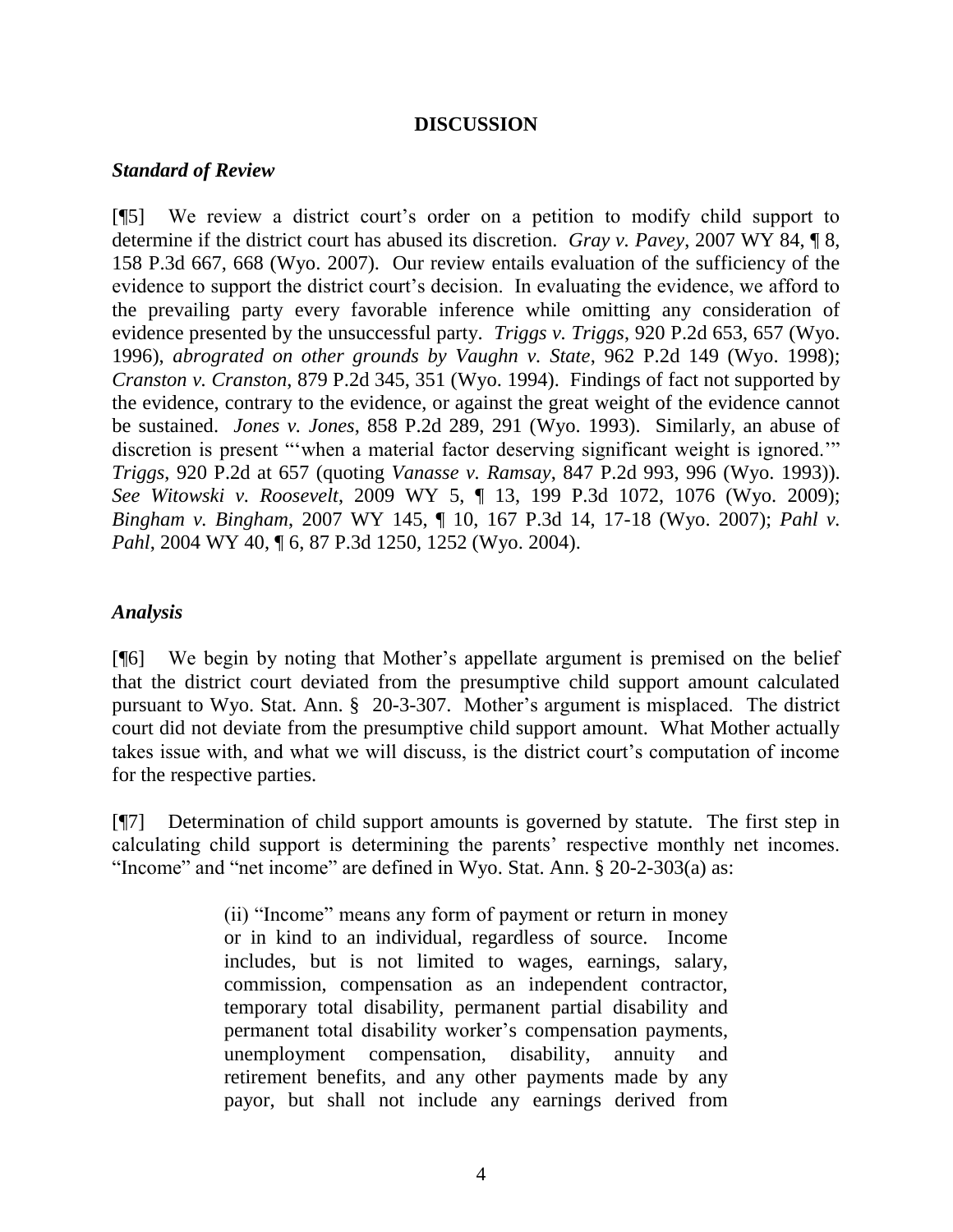overtime work unless the court, after considering all overtime earnings derived in the preceding twenty-four (24) month period, determines the overtime earnings can reasonably be expected to continue on a consistent basis. In determining income, all reasonable unreimbursed legitimate business expenses shall be deducted. Means tested sources of income such as Pell grants, aid under the personal opportunities with employment responsibilities (POWER) program, food stamps and supplemental security income (SSI) shall not be considered as income. Gross income also means potential income of parents who are voluntarily unemployed or underemployed;

(iii) "Net income" means income as defined in paragraph (ii) of this subsection less personal income taxes, social security deductions, cost of dependent health care coverage for all dependent children, actual payments being made under preexisting support orders for current support of other children, other court-ordered support obligations currently being paid and mandatory pension deductions. Payments towards child support arrearage shall not be deducted to arrive at net income[.]

Wyo. Stat. Ann. § 20-2-303(a)(ii) and (iii) (LexisNexis 2009).

## *Mother's Income*

[¶8] Mother first objects to the district court"s finding that she was voluntarily unemployed. The evidence supports this finding. Mother had worked as a welder in 2007. After she was let go from that job, she decided to be a stay-at-home mother. Mother testified that there were welding jobs currently available in her town, which she was physically capable of performing. She wasn't applying for them because she didn't want to be away from her children. Given this testimony, it was well within the district court"s discretion to find Mother voluntarily unemployed. *See, e.g., In re Paternity of IC*, 971 P.2d 603, 607 (Wyo. 1999) (voluntarily leaving job to return to school constitutes voluntary unemployment).

[¶9] Mother next objects to the amount of income imputed to her. In 2007, when she was working as a welder, she was earning \$16.00 per hour. Mother testified that jobs were available at the time of the hearing and were paying \$16.00 per hour. Mother's own evidence supports the district court's decision to impute to her a salary of \$16.00 per hour.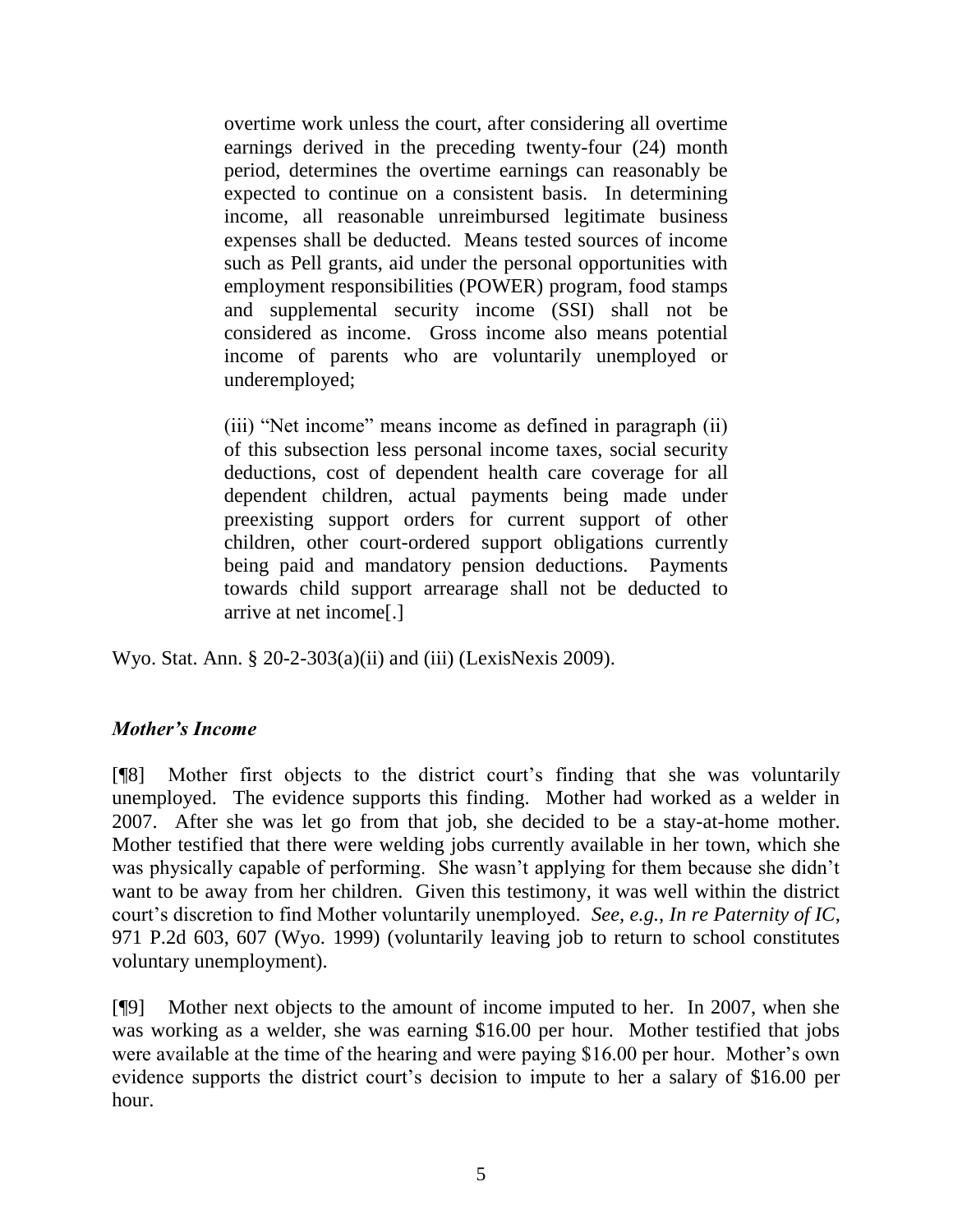[¶10] Mother"s objection continues that the district court abused its discretion when it did not subtract any amount for federal income tax. The district court's calculations show that it considered federal income tax. It determined the tax credits available to Mother exceeded the amount of federal income tax owed based on the imputed salary. In making this determination, the district court adopted figures provided by the DFS indicating the amount of earned income credit and child tax credit would be more than the federal income tax due. The district court's reliance on the DFS calculation is reasonable under the circumstances.

#### *Father's Income*

[¶11] Turning to Father"s income, Mother contends Father should be found to be voluntarily underemployed. The evidence shows that Father worked as a drywaller for 18 years. He owned and operated a drywall business in the Jackson area. When business declined in the Jackson area Father relocated to Worland. Despite his attempts to keep the business going, Father testified there was simply no work available: "I"ve hit every job there is. I"ve stopped on every job site there is. I"ve spoke [sic] with every contractor there is in Jackson, Worland, Thermop [sic], surrounding areas. I have contacts nationwide, and everybody"s out of work right now." Father even looked for jobs in the oil field sector but was unable to find anything. Given the evidence, we find no credence in Mother"s contentions that Father isn"t looking hard enough or in a wide enough geographic scope.

[¶12] Mother next takes issue with the district court"s computation of Father"s income. First, she argues the district court should have included in-kind benefits Father received from his business as income. Mother does not, however, identify any in-kind benefits received by Father. We therefore need not consider this argument further.

[¶13] Mother also argues the district court erred in not including certain draws Father took from his business in 2008 as income. Father"s accountant, however, explained that draws are unrelated to business income. Draws come from money already in the business that could have been earned at any time during the business"s existence. At the time of the hearing, the business had only approximately \$9,000.00. Father"s future income, therefore, would be limited to amounts earned during the current year. Under the circumstances, the district court did not abuse its discretion in not factoring the draws into Father"s income for child support purposes.

[¶14] Finally, Mother argues the district court abused its discretion in using Father"s 2008 income instead of his 2007 income. The district court explained its decision in its order. It did not use Father"s 2007 income because it did not accurately reflect current economic conditions. The district court determined Father was not likely to be able to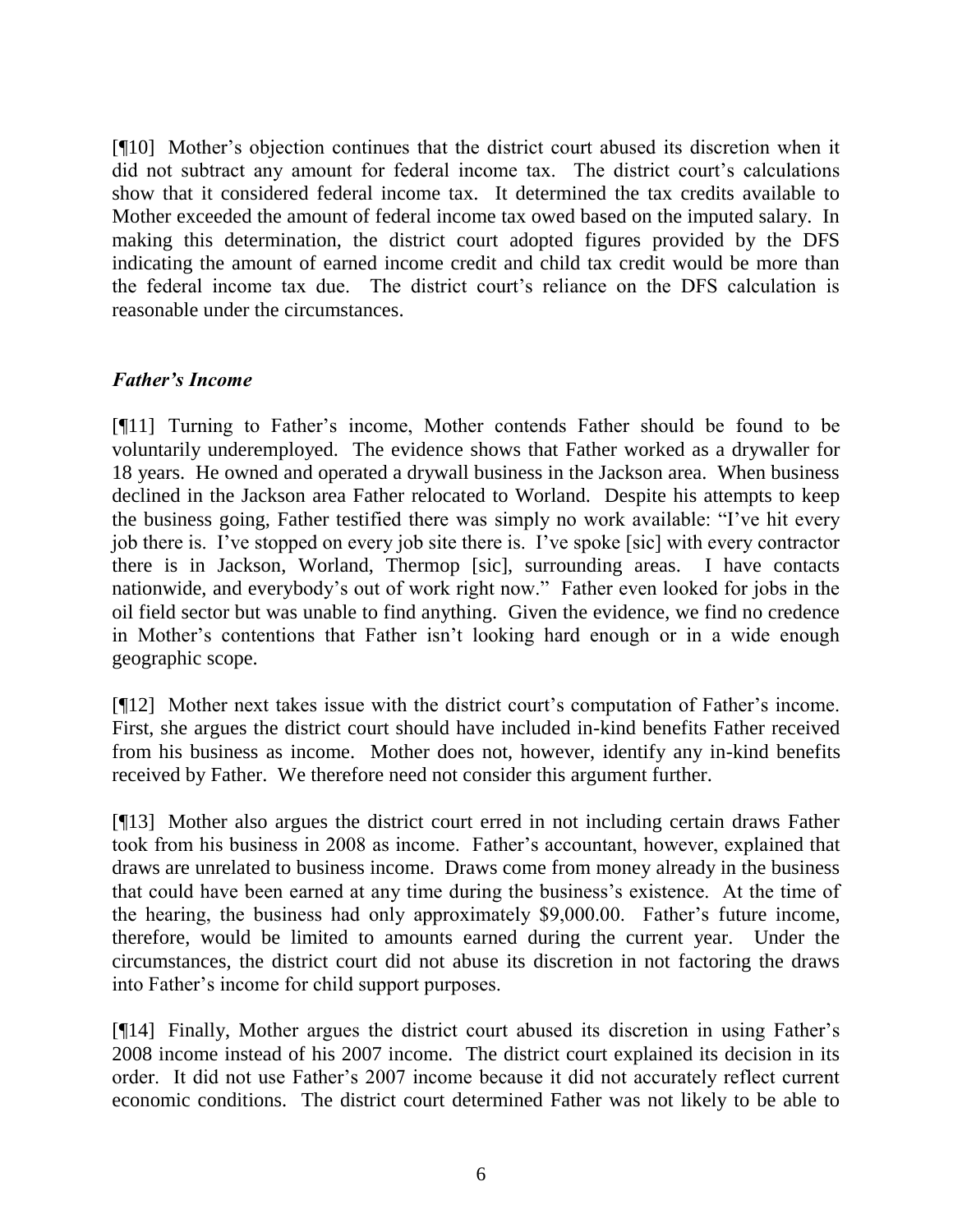earn the same amount in the future. Given the well-documented collapse of the construction industry, as well as Father"s testimony as to how the economic downturn is affecting him personally, we find the district court was within its discretion in relying on Father's 2008 actual income as more appropriately indicative of Father's future earning capacity.

[¶15] In *Woodward v. Woodward*, 428 P.2d 389 (Wyo. 1967), a case wherein a father"s earning capacity had deteriorated, this Court stated

> the trial court has found that, due to no fault or choice of his own, the father of the children does not now have an earning capacity or income sufficient to enable him to pay more than the amount required by the court's decree.

\* \* \* \*

. . . [S]hould the future earning capacity and ability of the father be bettered, either by improvement in his health or through his securing of more remunerative employment or additional estate, the door remains open to show such changed condition, and modification of the court decree may be had.

The law never intends to require the impossible, and an award without ability to pay would have been a fruitless gesture which could not inure to the benefit of the minor children whose welfare is of primary concern to courts.

*Id.* at 390. The same comments apply here.

## *Introduction of Letters*

[¶16] During the hearing, to support his testimony that he had been actively looking for work, Father offered multiple letters from contractors stating they had no work available for him. The district court admitted the letters into evidence over Mother's several objections including a hearsay objection. The decision of whether or not to admit evidence lies within the discretion of the trial court. *Three Way, Inc. v. Burton Enters., Inc*., 2008 WY 18, ¶ 29, 177 P.3d 219, 228 (Wyo. 2008). We will not disturb the trial court's ruling absent abuse of that discretion. *McCabe v. R.A. Manning Constr. Co., Inc.*, 674 P.2d 699, 706 (Wyo. 1983). As always, even if this Court determines that the trial court erred in ruling on the admissibility of evidence, we disregard errors which are harmless. W.R.C.P. 61; W.R.A.P. 9.04; W.R.E. 103.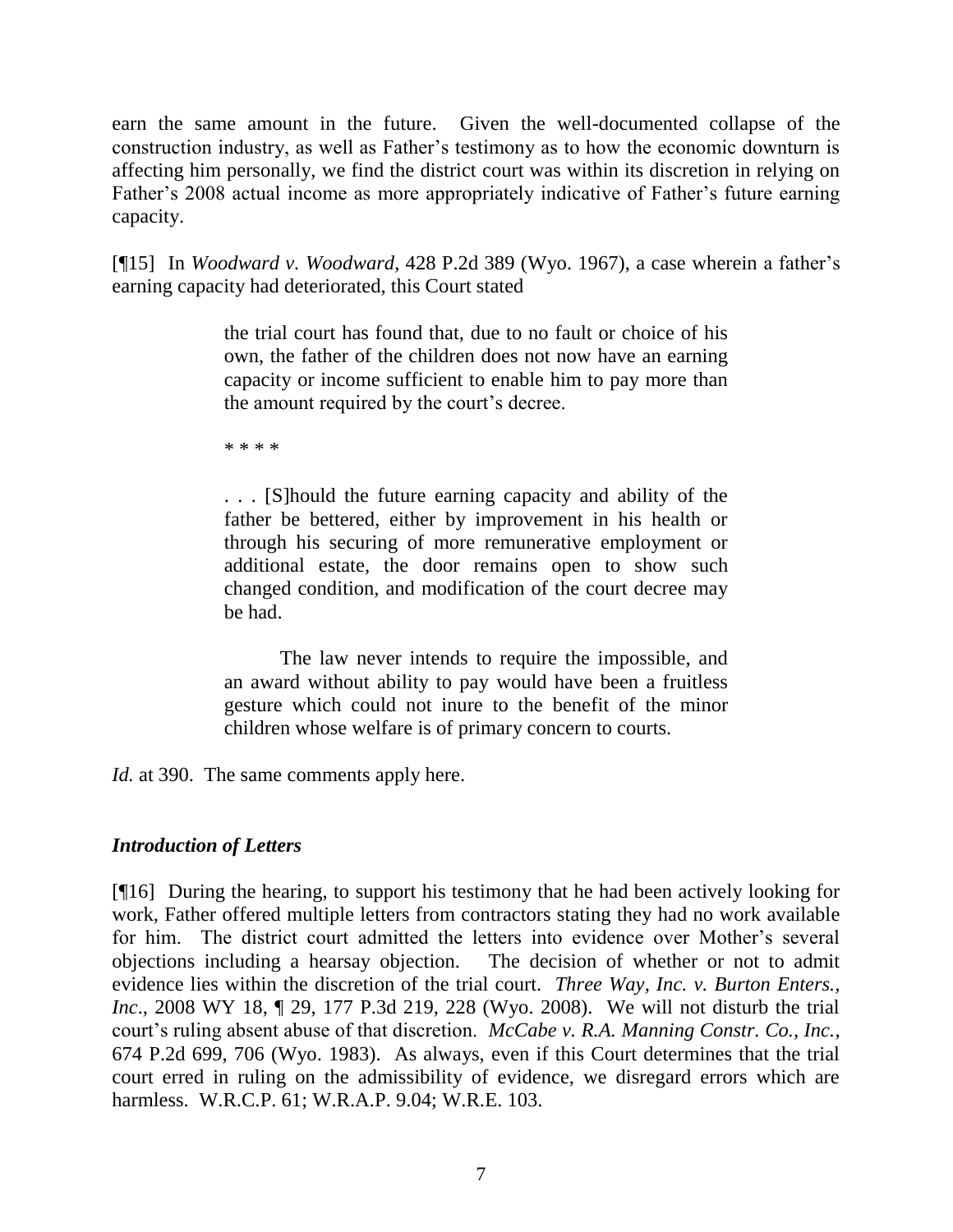[¶17] We need not discuss whether the admission of the letters constituted error because, even if it did, Mother was not prejudiced by such introduction. The district court listened to Mother"s objections and admitted the letters over the objections stating "[t]he Court can give them the weight that it determines, so I don"t think that it"s going to be prejudicial." There is no further indication that the district court relied on the letters, nor was it necessary for the district court to do so. Father testified extensively as to his continuing job search. The letters do nothing more than corroborate that testimony. *See Rudy v. Bossard*, 997 P.2d 480, 484 (Wyo. 2000) (no prejudice in admission of letter when letter did nothing more than corroborate testimony).

#### **CONCLUSION**

[¶18] We find no abuse of discretion in the district court's calculation of the parties' respective incomes for child support purposes. The decision is reasonable under the circumstances. We also find no harm in the introduction of letters corroborating Father"s extensive testimony on his attempts to find work. Affirmed.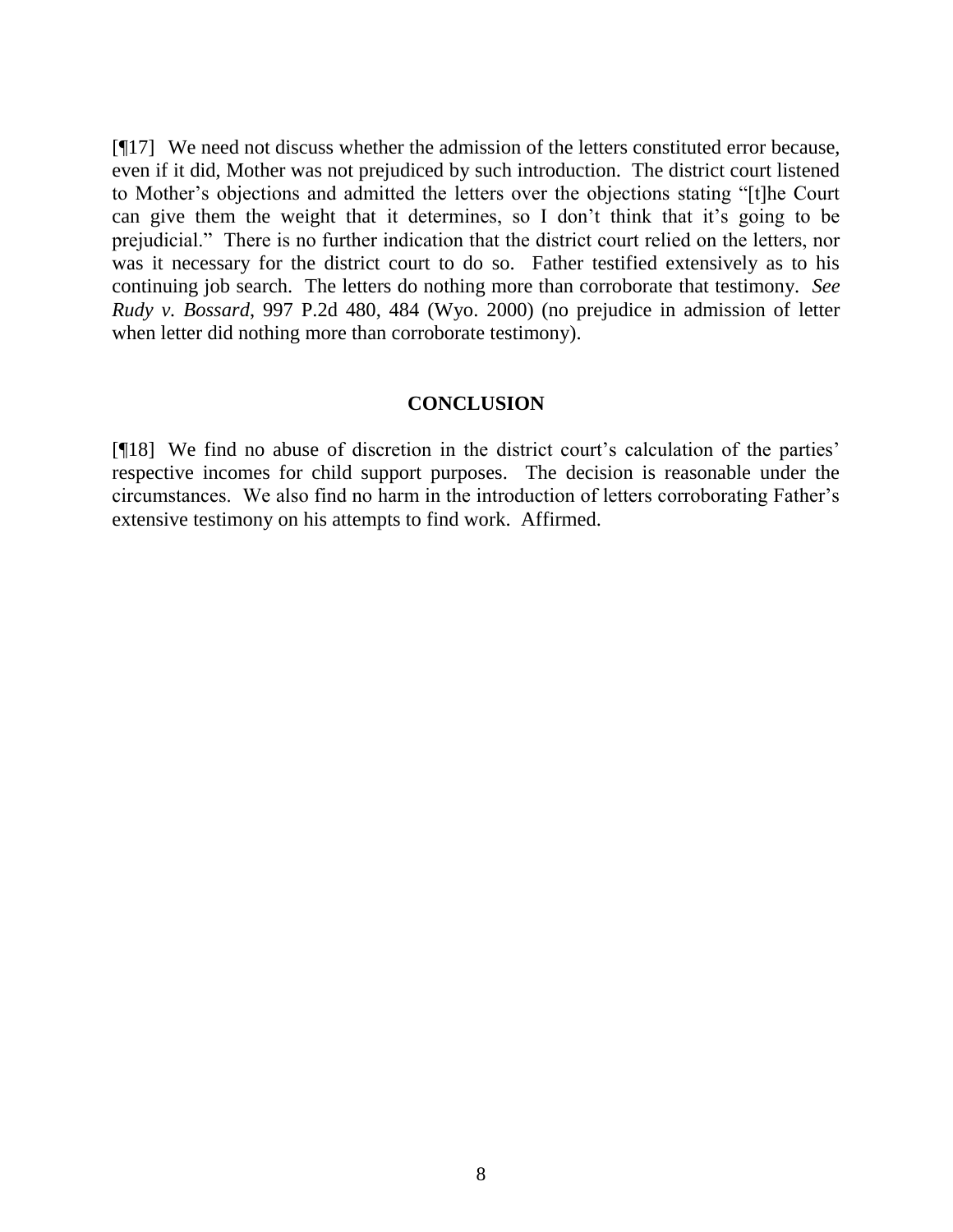### **HILL, Justice,** dissenting.

[¶19] I respectfully dissent because my review of this case convinces me that the proceedings that are included in the record on appeal are insufficient to disturb the status quo. In 2004, a New Jersey court set Father"s child support obligation at \$263.00 per week. That judgment was registered in Wyoming in 2005 and under its terms, Father has been required to pay that much in child support to Mother since that time (although he has not always done so). The child at issue in this appeal is nearing 11 years of age as we address the difficulties that this case poses.

[¶20] In Wyoming it is traditional to set child support as a monthly figure and so I would calculate that figure like this:  $$263.00 \times 52$  weeks = \$13,676.00 per year  $\div$  12 months = \$1,139.6666 rounded to \$1,139.67 per month. In her brief, Mother contends/concedes that Father should pay \$1,109.88, if the "facts and figures" that can be gleaned from the record on appeal are deemed to be accurate enough to provide the basis for a reliable decision in that regard. Mother concedes she can do some work and earn approximately \$1,269.73 per month.

[¶21] During the months May through November in 2007, just before the birth of her youngest child, Mother earned \$16.00 an hour as a welder, although she only worked for seven months during that year (she was discharged late in her pregnancy). So, in addition to the child she shares with Father, Mother now has the care of an infant child born of a recent relationship. Mother's contention is that, while she is capable of doing some work, she cannot go back to welding full-time. This is so because she cannot arrange adequate child care for her infant child because the work shifts for welders are 12-hour shifts. In addition, she must, of course, provide parenting for the older child who is the beneficiary of Father"s child support.

[¶22] The district court determined that Mother was capable of working 40 hours a week, 52 weeks a year, at a pay rate of \$16.00 an hour (\$33,280.00 annually). Although Father has historically earned significantly more than he did in 2008, the district court determined that Father"s income for 2008 was \$3,767.68 per month. The year 2008 was chosen because that was the year "hard-times" hit in the construction industry (Father owns a dry-wall company). Based on that calculation, Father was to pay Mother \$650.00 per month in child support. The district court's equation is just not an acceptable means of calculating child support. The evidence suggested that Father was capable of earning significantly more than the amount attributed to him (and very likely was earning more). The testimony suggested that Father used his construction company to pay many of his living expenses, including transportation and housing. Although the Internal Revenue Service allows such "deductions" and "adjustments" for income tax purposes, this Court should not permit adequate child support to hinge upon how talented a parent"s accountant (and the taxpayer himself) is at the art of income tax avoidance. See *Durham v. Durham*, 2003 WY 95, ¶¶ 8-12, 74 P.3d 1230, 1233-34 (Wyo. 2003); *Bailey v. Bailey*,